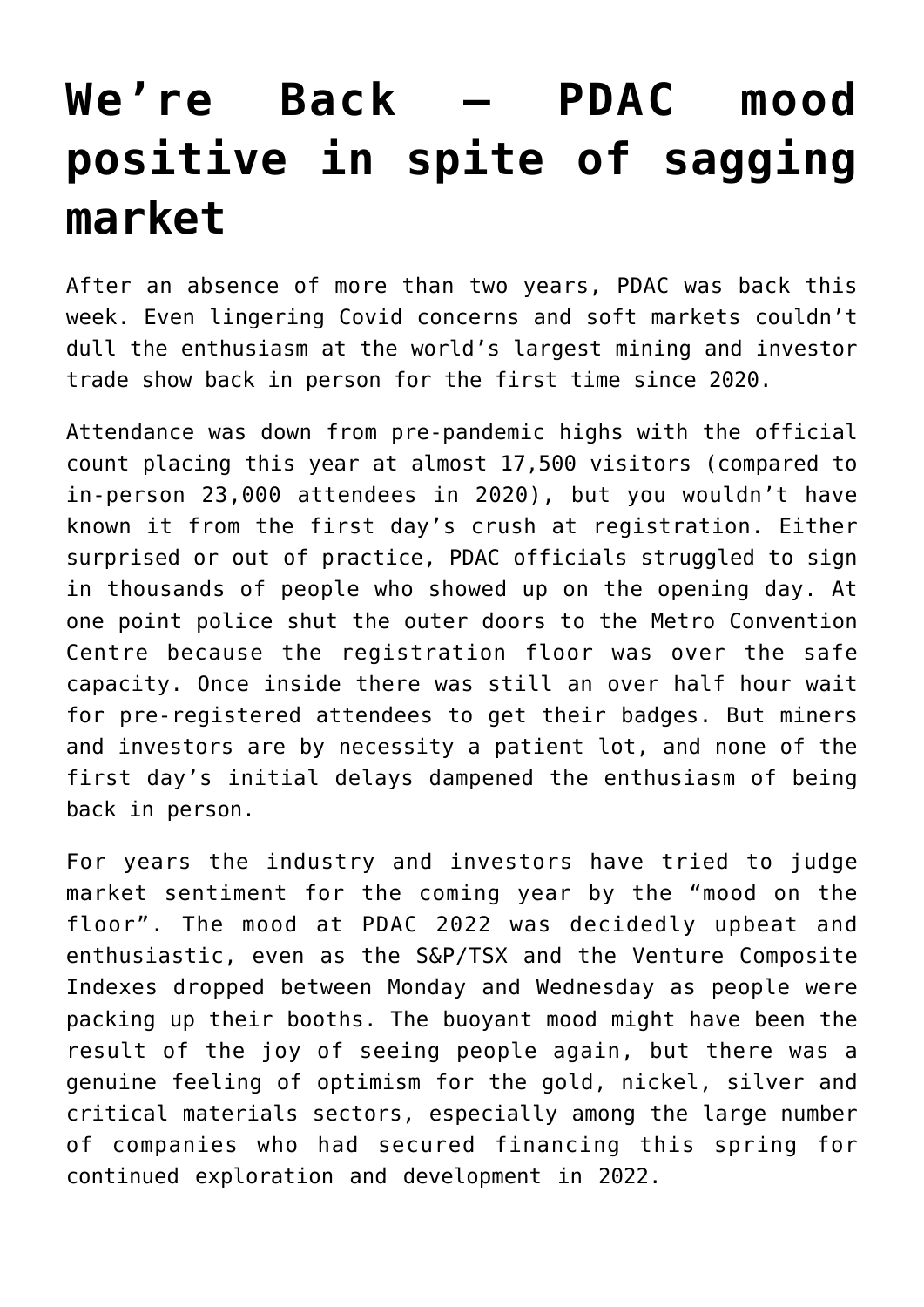As a PDAC media sponsor, InvestorIntel found a number of old favorites and hidden gems on the trade show floor, some of which we will be bringing to the attention of our readers in the next few weeks. Some companies have been quietly expanding and developing their projects during Covid and now deserve a wider audience.



*The InvestorIntel PDAC Panel Series: "The Uranium Bull in the Room" with moderator Tracy Weslosky and panelists Dr. Richard Spencer from U3O8 Corp., Tom Drivas from Appia Rare Earths and Uranium, Curtis Moore from Energy Fuels, and Jon Bey from Standard Uranium.*

We also took the opportunity to catch up with some leading CEOs and industry experts for an update and analysis on markets, commodities and progress on properties. These informative panel discussions will be available as videos next